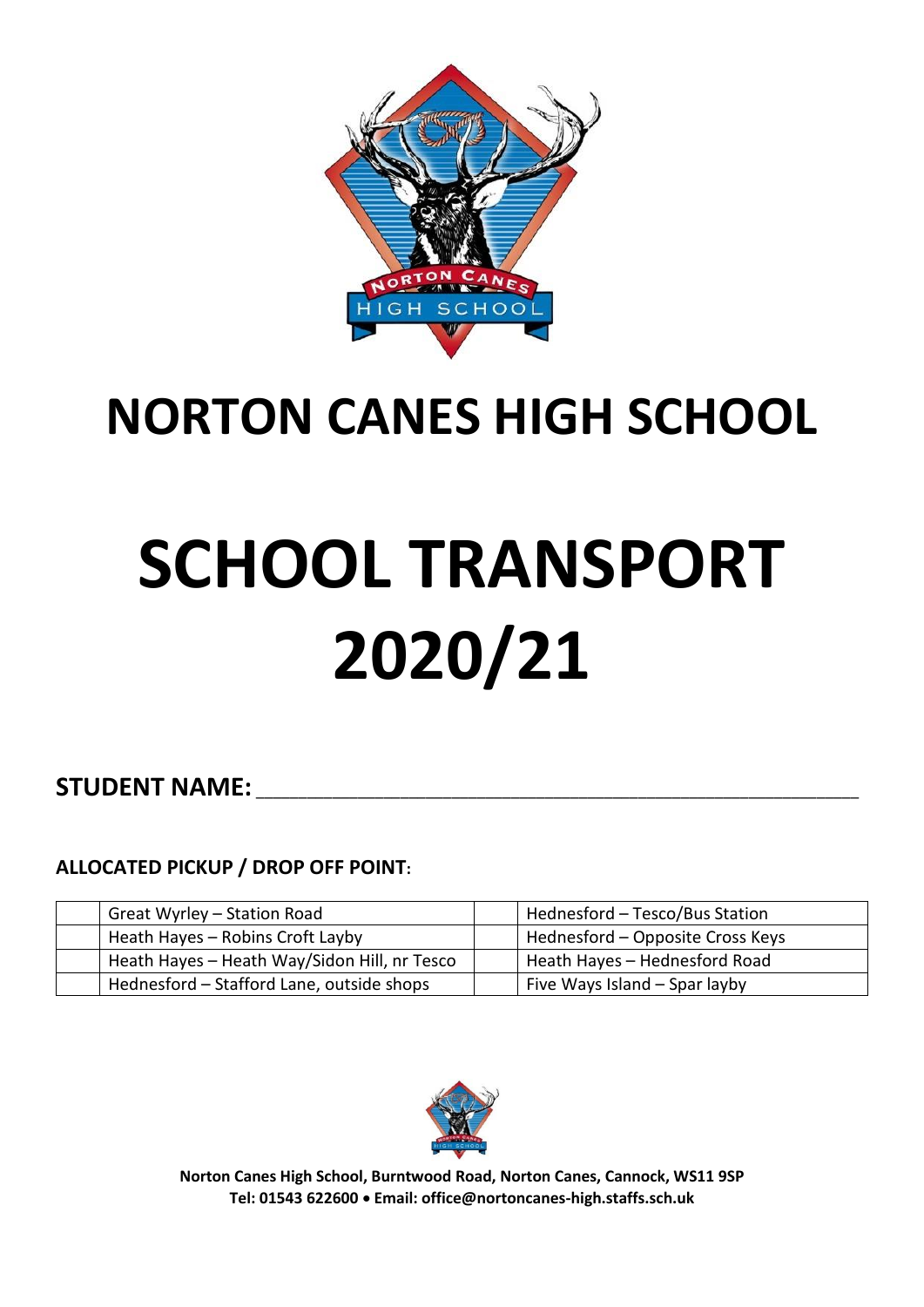### **INTRODUCTION**

Welcome to our School Transport Service, delivered in conjunction with Crusade Travel. This booklet aims to provide you with all the information you require for using our service to travel to and from Norton Canes High School. If you need any additional information or have any questions at any time, please do not hesitate to get in contact with us.

**By using the school bus service, you and your child are agreeing to comply with our Code of Conduct**. Please also make a note of the dates each termly payment is required by, as failure to pay by the given dates may jeopardise your child's place on the vehicle.

### **OUR RESPONSIBILITIES:**

- We aim to ensure an efficient and cost-effective school bus service.
- We will deal with parents/carers queries and requests promptly.
- We will issue bus passes promptly upon receipt of the payment.
- We will regularly monitor the safety and quality of school transport.
- We will work in partnership with our transport provider, Crusade Travel.
- We will consult with, and advise parents of, any changes to the service.

For your peace of mind, Crusade Travel and Norton Canes High School will also ensure:

- All Drivers have a valid DBS Check.
- The vehicle used will have an active tracking device fitted to it.
- All Drivers will have completed SCC Level 1 Safeguarding.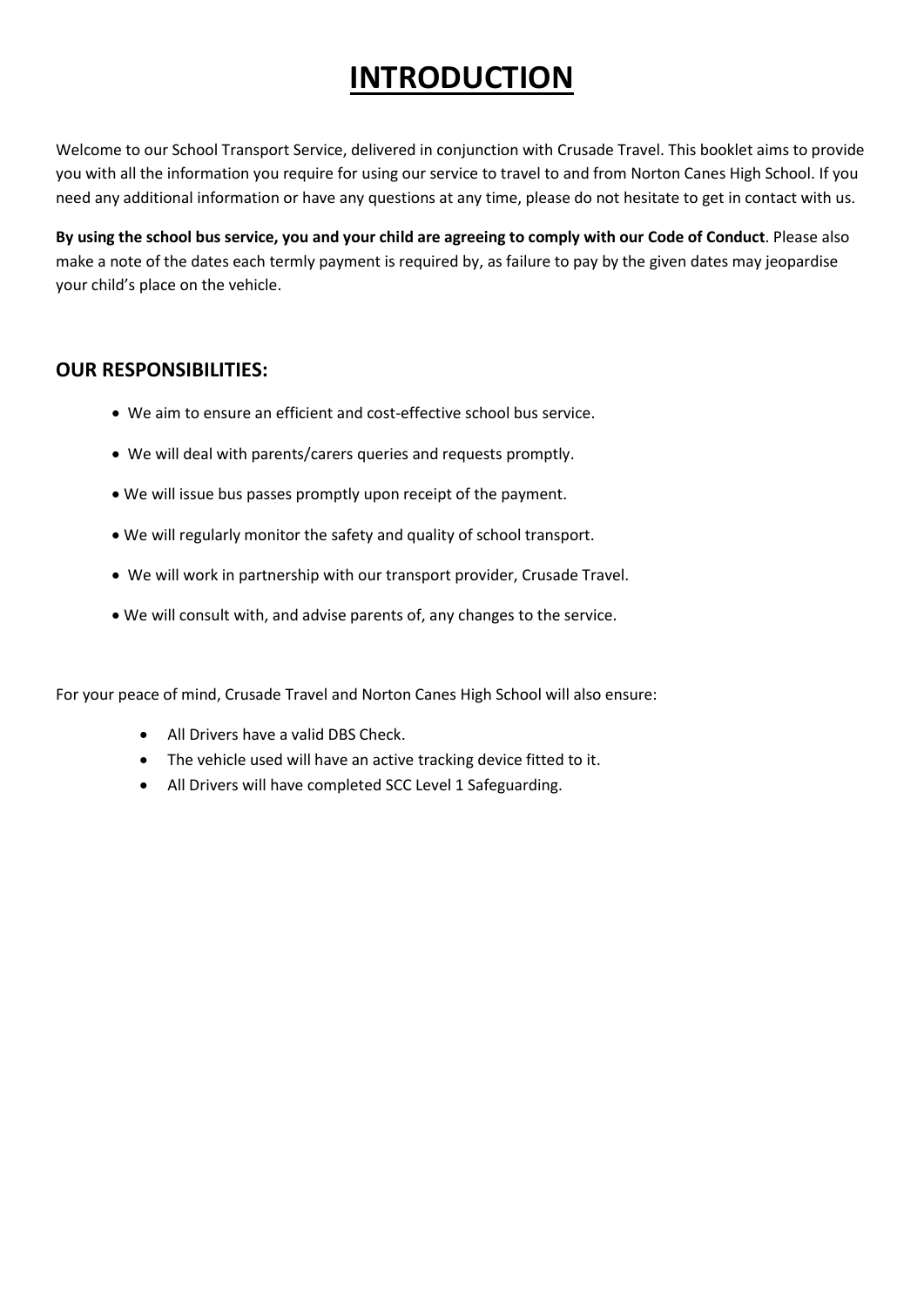### **SCHEDULED ROUTE & TIMINGS**

### **THE JOURNEY TO SCHOOL:**

#### **Great Wyrley / Heath Hayes / Hednesford / Norton Canes High School**

07.45 Station Road Great Wyrley 07.55 Robins Croft Lay-by Heath Hayes 07.58 Heath Way / Sidon Hill (Near Tesco's) 08.03 Stafford Lane Hednesford (Outside Shops) 08.07 Tesco's Superstore Bus Stop Hednesford 08.13 Cross Keys Bus Stop Hednesford 08.15 Hednesford Road Heath Hayes (opposite Medical Centre) 08.18 Spar/Costcutter Shop Lay-by Heath Hayes

#### **THE JOURNEY HOME:**

#### **Norton Canes High School / Great Wyrley / Heath Hayes / Hednesford /**

- 15.20 Depart Norton Canes High School
- 15.30 Station Road Great Wyrley
- 15.40 Spar/Costcutter, Heath Hayes
- 15.42 Hednesford Road, Heath Hayes (opposite Medical Centre)
- 15.44 Heath Way / Sidon Hill (Near Tesco's)
- 15.46 Tesco's Heath Hayes
- 15.47 Robins Croft Lay-by Heath Hayes
- 15.51 Cross Keys Bus Stop Hednesford
- 15.54 Stafford Lane Hednesford (Outside Shops)
- 15.58 Tesco's Superstore Bus Stop Hednesford

Students are responsible for getting themselves on to the afternoon bus.

#### **If students are attending extracurricular activities or are issued with after school detentions, parents/carers are responsible for finding alternative transport home.**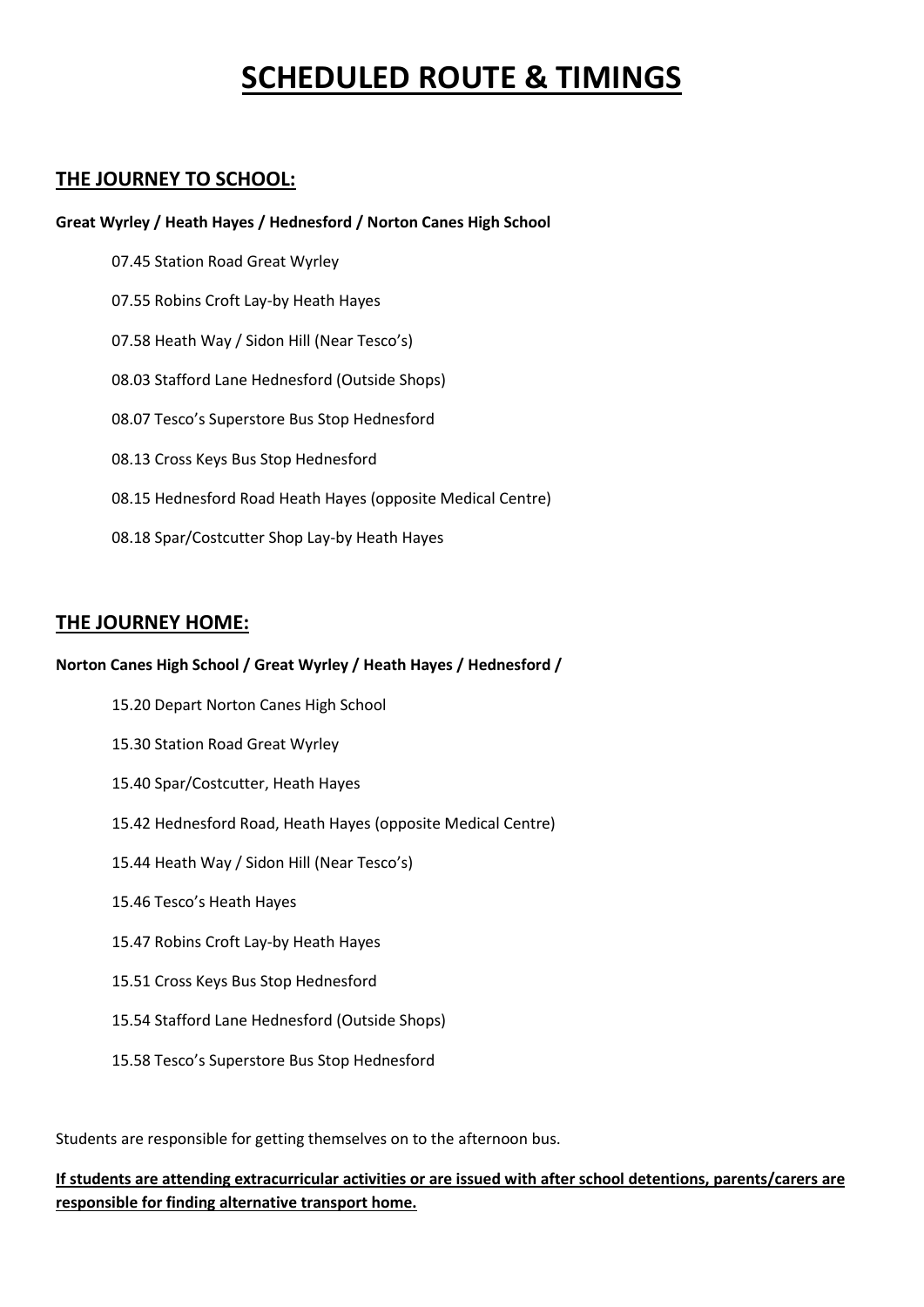### **OUR CODE OF CONDUCT FOR STUDENTS**

### **AS NORTON CANES HIGH SCHOOL STUDENTS YOU ARE EXPECTED TO:**

- Be at your stop 5 minutes before the bus is due to arrive.
- Queue and board the bus in a sensible manner.
- Carry your pass at all times. It must be shown on request from the driver or school.
- Give your name if it is asked for by the driver or school.

• Find a seat quickly and ensure you are seated before the vehicle moves off, remaining seated until you reach your stop.

• Ensure that seat belts are worn. This is now a legal requirement on all coaches; it is not necessarily the driver's responsibility.

• Ensure that your school bags are not put on the seats. These are to be stored under your seat, in the luggage rack, or on your lap.

- Not damage the vehicle in any way. Students/parents will be asked to pay for the full cost of any damages.
- Sit quietly on the vehicle. Distracting the driver is forbidden as it may cause an accident.
- Take care if you have to cross the road. Never cross in front of, or close behind the vehicle.

• Follow your parent/carers' instructions at all times about where to go and what to do if the transport does not arrive, or if travel is refused.

### **STUDENTS MUST ALSO NOTE:**

• No eating, drinking or smoking is allowed on the vehicle.

• Bus passes must be intact, legible and not defaced, broken or damaged in anyway. Students may be refused travel if they cannot produce a valid intact and legible pass for the transport they are attempting to board. If the pass is damaged, broken or defaced in any way the driver may confiscate or refuse to accept it.

#### **BUS PASSES:**

Each term you will be issued with a Bus Pass. You must keep this safe as you will need to present this to the driver at every journey. **There is a £5 charge for replacement passes so PLEASE keep your passes safe.** Where a pass has been issued it must be carried at all times. Failure to produce a pass may result in travel being refused.

The pass issued is only valid on the transport journey for which a student has been allocated. The pass is not transferable and may be confiscated if a student misuses it, i.e. allows another child to use it. If the pass is damaged, broken or defaced in any way the driver may confiscate or refuse to accept it. Pupils may be refused travel if they cannot produce a valid intact and legible pass for the transport they are attempting to board. Should a replacement pass be required, please contact the school.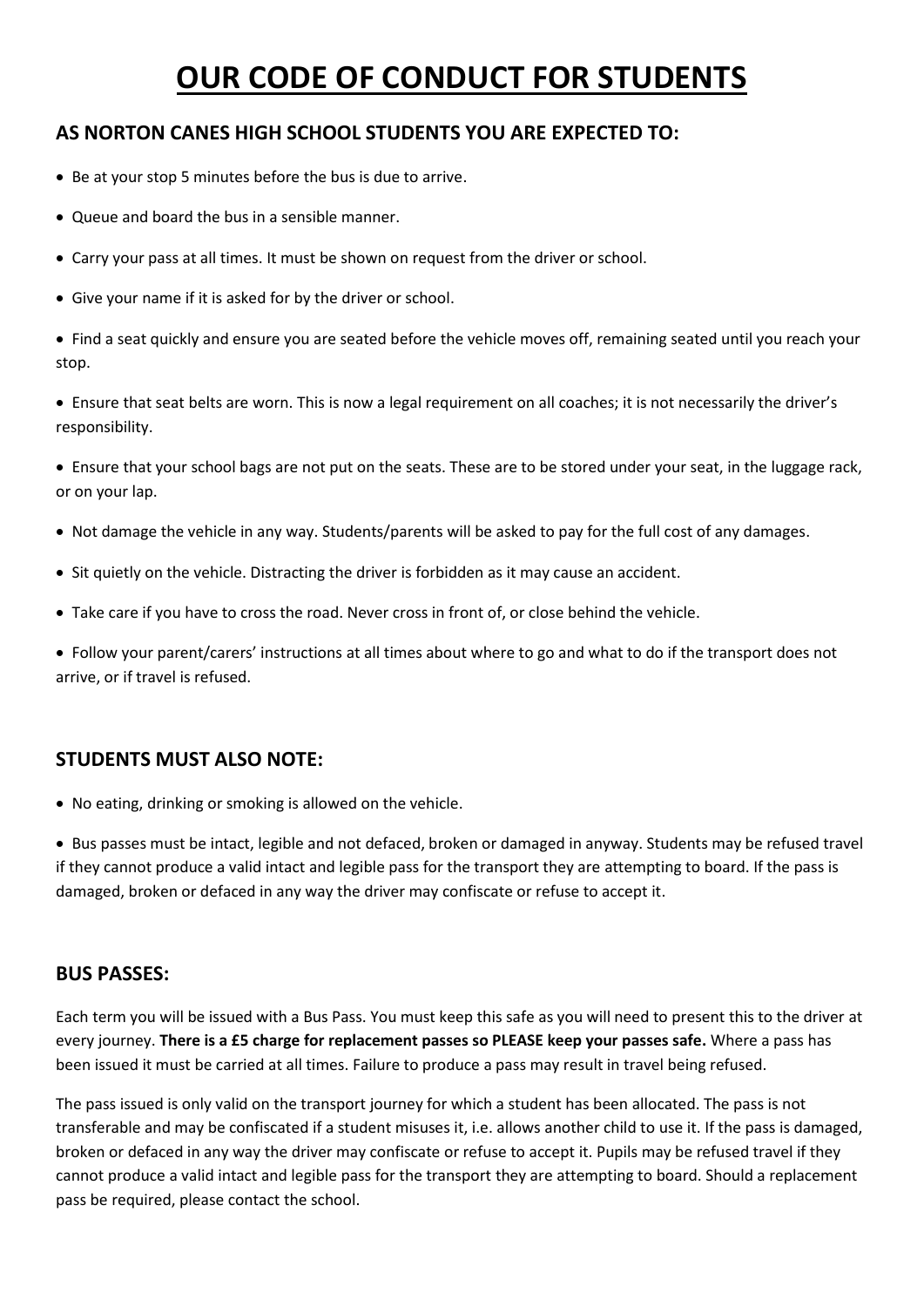### **PARENTS/CARERS RESPONSIBILITIES**

You are entirely responsible for the safety of your child between home and the pick-up point. Although we will always try to be accommodating, pick-up points and times are determined by the school and transport provider using the most efficient running order for the journey. Please be aware that throughout the year we may need to review and make alterations to transport which could result in a change of timings or pick-up point. We will always give as much notice as possible.

### **PARENTS/CARERS ARE RESPONSIBLE FOR ENSURING:**

- Their child is fully aware of, and understands their responsibilities above.
- Their child fully understands what is expected of them whilst on the vehicle, particularly not displaying unacceptable behaviour as described.
- Their child knows they must wear a seat belt throughout the journey to and from school, and how to put on, fasten and undo a seat belt.
- The safety of their child between their home and the transport pick-up/drop-off point, for both morning and afternoon journeys.
- Their child is familiar with the route, and knows which pick-up point they leave from, and return to, and what to do if the transport is late, fails to arrive, or if travel is refused.
- Their child carries a valid pass at all times. Transport may be refused in the morning or afternoon if a child cannot show their pass, and parents should ensure that their child knows what to do in this event.
- Any payments due to school in respect of the provision of this transport are paid by the dates specified.

#### **BEHAVIOUR:**

Parents are reminded that they are responsible for the behaviour of their children whilst travelling. You should ensure that your child is aware of the expected standards of behaviour whilst travelling to school. In the interests of safety children must behave sensibly, wear their seatbelt where provided, and must always remain seated unless otherwise instructed by the driver. **Unacceptable behaviour, e.g. any disruptive, violent, distracting or dangerous incidents including bullying, bad language, vandalism, spitting, kicking or throwing objects, may lead to transport for your child being withdrawn.** Please be aware also if your child is misbehaving before boarding the school transport, the driver may refuse to carry them. Serious cases of unacceptable behaviour may also result in police involvement and/or civil claims for damages.

### **PICK UP TIMES:**

Pick-up times are for guidance only and your child needs to be ready at the pick-up point at least 5 minutes before the scheduled time. The transport will not wait. The school advises that it is reasonable for a child to wait up to 20 minutes after the scheduled pick-up time (traffic problems etc), before making alternative arrangements, or returning home. If your child misses their pick-up, no alternative transport will be provided. If the school transport is repeatedly early or late please contact the school so that the problem can be investigated. For the avoidance of doubt, the precise times will be verified by the driver's tachograph.